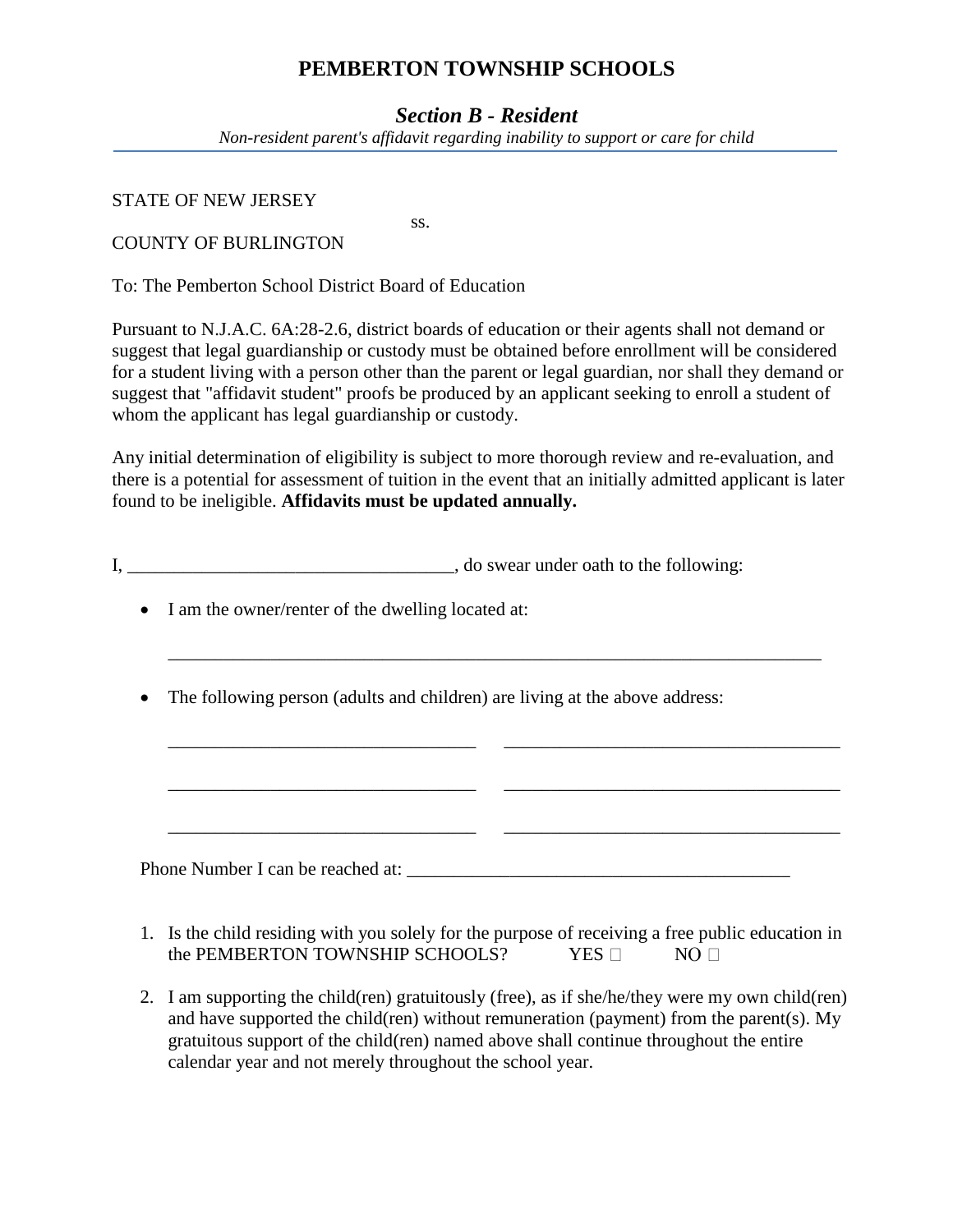# **PEMBERTON TOWNSHIP SCHOOLS**

## *Section B - Resident*

*Non-resident parent's affidavit regarding inability to support or care for child*

- 3. Pursuant to N.J.S.A. 1 8A:38-1, any person who fraudulently allows a child of another person to use his or her residence for educational purposes and is not; a) the primary financial support of that child or b) fraudulently claims to have given up custody of his or her child to a person in another district, commits a disorderly person offense.
- 4. Any false statements, answers, or declarations contained in this Affidavit may subject me to criminal prosecution for the crime of false swearing in violation of N.J.S.A. 2C:28-2.
- 5. I understand that if any of the statements in this Affidavit change, I am required to notify the PEMBERTON TOWNSHIP SCHOOLS immediately.

I hereby declare that all answers, statements and declarations set forth in this Affidavit are true.

| Owner/Renter                               | Date |  |
|--------------------------------------------|------|--|
| Sworn and subscribed to me                 |      |  |
|                                            |      |  |
| A Notary Public of the State of New Jersey |      |  |
|                                            |      |  |
|                                            |      |  |

Signature of Notary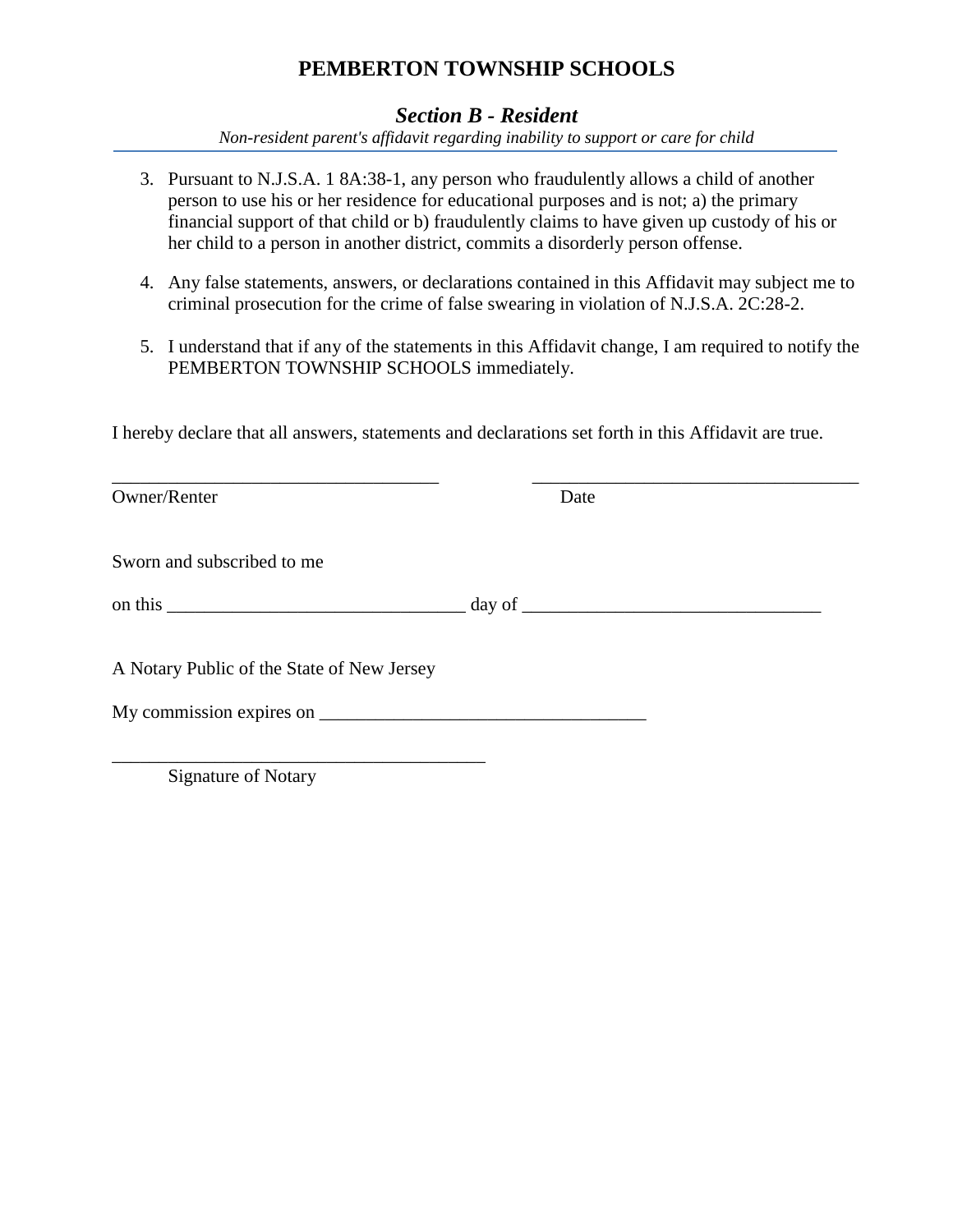# **PEMBERTON TOWNSHIP SCHOOLS**

## *Section B - Parent*

*Non-resident parent's affidavit regarding inability to support or care for child*

| Child's Name                               | <b>Birthdate</b>                                                                                                                                                                                                                                                                                                                                                                                                            |  |  |
|--------------------------------------------|-----------------------------------------------------------------------------------------------------------------------------------------------------------------------------------------------------------------------------------------------------------------------------------------------------------------------------------------------------------------------------------------------------------------------------|--|--|
|                                            |                                                                                                                                                                                                                                                                                                                                                                                                                             |  |  |
| providing care for your child.             | <u> 1980 - Jan James James Barbara, martxa eta idazlea (</u><br>Please detail the family or economic hardship reasons of why you are not capable of supporting or                                                                                                                                                                                                                                                           |  |  |
|                                            |                                                                                                                                                                                                                                                                                                                                                                                                                             |  |  |
| and or medical needs.                      | The said Resident will keep and support my child gratuitously, as if my child were his or her own with<br>no contribution or payment from me in connection with support, maintenance or education and has the<br>authority to make any and all decisions regarding my child that may arise in the school setting,<br>including but not limited to, issues related to my child's educational needs, special education needs, |  |  |
| 3. I fully understand and agree that:      |                                                                                                                                                                                                                                                                                                                                                                                                                             |  |  |
|                                            | (a) If I have made a fraudulent claim, I will have committed a disorderly persons offense and;                                                                                                                                                                                                                                                                                                                              |  |  |
|                                            | (b) that any false statements, answers, or declarations contained in this Affidavit may subject me to<br>criminal prosecution for the crime of false swearing in violation of N.J.S.A. 2C:28-2.                                                                                                                                                                                                                             |  |  |
| Applicant/Guardian                         | Date                                                                                                                                                                                                                                                                                                                                                                                                                        |  |  |
| Sworn and subscribed to me                 |                                                                                                                                                                                                                                                                                                                                                                                                                             |  |  |
| A Notary Public of the State of New Jersey |                                                                                                                                                                                                                                                                                                                                                                                                                             |  |  |
|                                            |                                                                                                                                                                                                                                                                                                                                                                                                                             |  |  |
|                                            |                                                                                                                                                                                                                                                                                                                                                                                                                             |  |  |

Signature of Notary